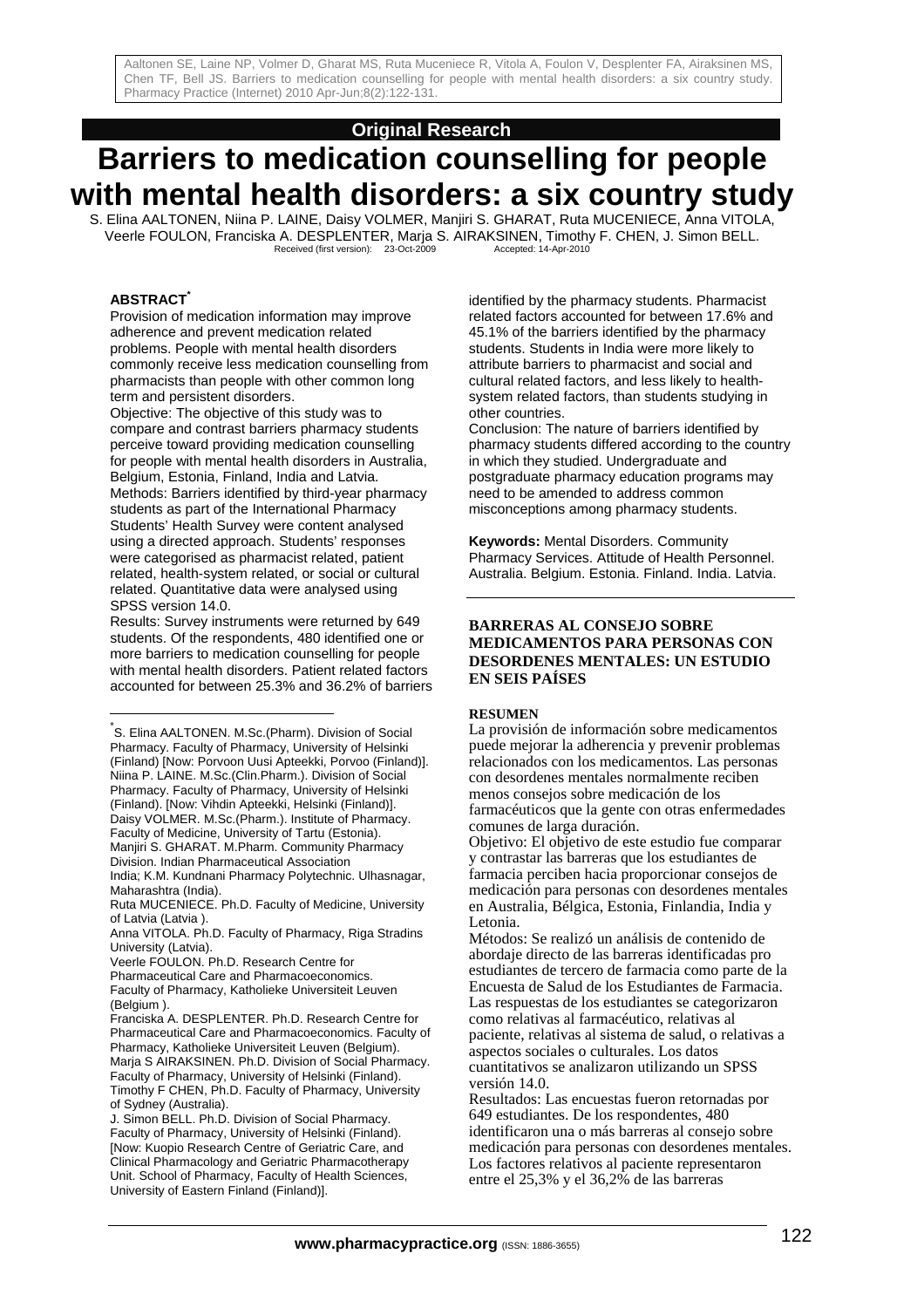identificadas por los estudiantes. Los factores relativos al farmacéutico alcanzaron el 17,6% a 45,1% de las barreras identificadas. Los estudiantes de India eran más proclives a atribuir barreras al farmacéutico y a los aspectos sociales y culturales, y menos a los factores del sistema de salud que los estudiantes de otros países. Conclusión: La naturaleza de las barreras identificadas por los estudiantes de farmacia difirió entre los países estudiados. Los programas de formación pre y postgraduados en farmacia podrían tener que corregirse para encarar los malos entendidos comunes entre los estudiantes de farmacia.

**Palabras clave:** Desordenes mentales. Servicios de farmacia comunitaria. Actitudes del personal sanitario. Australia. Bélgica. Estonia. Finlandia. India. Letonia.

#### **INTRODUCTION**

Mental health disorders represent a major public health problem that is often neglected by clinicians and policy makers. Despite being responsible for a high level of disability, mental health disorders are often under-recognised and under-treated in high, middle and low income countries.<sup>1</sup> Mental and behavioural disorders are present in 10% of the adult population at any one point in time, and mental health disorders contribute more than 12% of global disease burden. $^2$  Mental health disorders account for 31% years lived with disability worldwide and 43% of years lived with disability in Europe and North America.<sup>3</sup> The Mental Health Action Plan for Europe recognises the importance of developing primary mental health care services, including the need to provide greater access to psychotropic medications in community settings.

The development of community pharmacy services for people with mental health disorders is consistent with the need to improve models of primary mental health care. People experiencing psychiatric symptoms may seek help from community pharmacists without consulting other health care professionals.<sup>5</sup> Services provided by pharmacists are well suited to optimising the use of medications for mental health disorders.<sup>6-8</sup> Medications are often the patient and health care professional preferred treatments for severe or persistent major depressive and psychotic disorders. However, people taking psychotropic medications for mental health disorders are at high risk of experiencing medication related problems.<sup>9</sup> Estimates of medication nonadherence among Department of Veterans Affairs patients taking antipsychotics and mood stabilisers in the United States are greater than  $40\%$ .<sup>1</sup> Similarly high rates of treatment discontinuation have been reported during the acute and continuation phases of antidepressant treatment.<sup>12</sup> Provision of medication information has been identified as a key strategy to improve medication adherence and prevent adverse drug events.<sup>13,14</sup>

Medication counselling provided by community pharmacists is an important source of medication information for patients and their caregivers.<sup>1</sup> Community-pharmacy based medication counselling interventions have resulted in improved patient adherence to antidepressant and .<br>antipsychotic medications.<sup>16,17</sup>

People with mental health disorders may receive less medication information from pharmacists and physicians than people taking medications for other long-term and persistent conditions.<sup>18,19</sup> Pharmacists are required by law to offer medication counselling when dispensing medications in countries including Finland and the United States.<sup>20,21</sup> However, pharmacists have reported feeling less confident and may be less likely to provide medication information to people with mental health disorders than to those with cardiovascular conditions, diabetes or asthma.<sup>22,23</sup> People with mental health disorders have reported their dissatisfaction with the quality and quantity of medication information provided by their health professionals.24 Focus groups with pharmacists have suggested sub-optimal attitudes and poor communication with people with mental health disorders may limit service provision to this patient population.25 In one study, people collecting prescriptions for fluoxetine were less likely to receive medication counselling when served by pharmacy staff aged over 50 years or when visiting a pharmacy with 10 or fewer employees. Stigmatising attitudes toward people with schizophrenia have been associated with less positive attitudes toward providing concordant medication counselling.<sup>27</sup> The need for education to address the barriers to the provision of primary mental health care has been described.<sup>28</sup> However, few studies have assessed the barriers to pharmacists' medication counselling for people with mental health disorders.<sup>23,29</sup>

International diagnostic and treatment recommendations are primarily based on North American and Western European experiences of mental health disorders.<sup>30,31</sup> There is a lack of evidence pertaining to barriers and facilitators of mental health care in other countries. The importance of incorporating issues of race, culture and ethnicity into mental health services research, clinical practice is gaining<br>Culture may contribute to recognition.32-34 Culture may contribute to differences in help-seeking, diagnosis and treatment. The attitudes of pharmacy students toward people with mental health disorders may differ according to the country in which they study. $35$ 

The objective of this study was to investigate the barriers pharmacy students perceive toward providing medication counselling for people with mental health disorders in Australia, Belgium, Estonia, Finland, India and Latvia.

### **METHODS**

Study design and data collection

Data for the study were collected between February 2006 and May 2007 as part of the International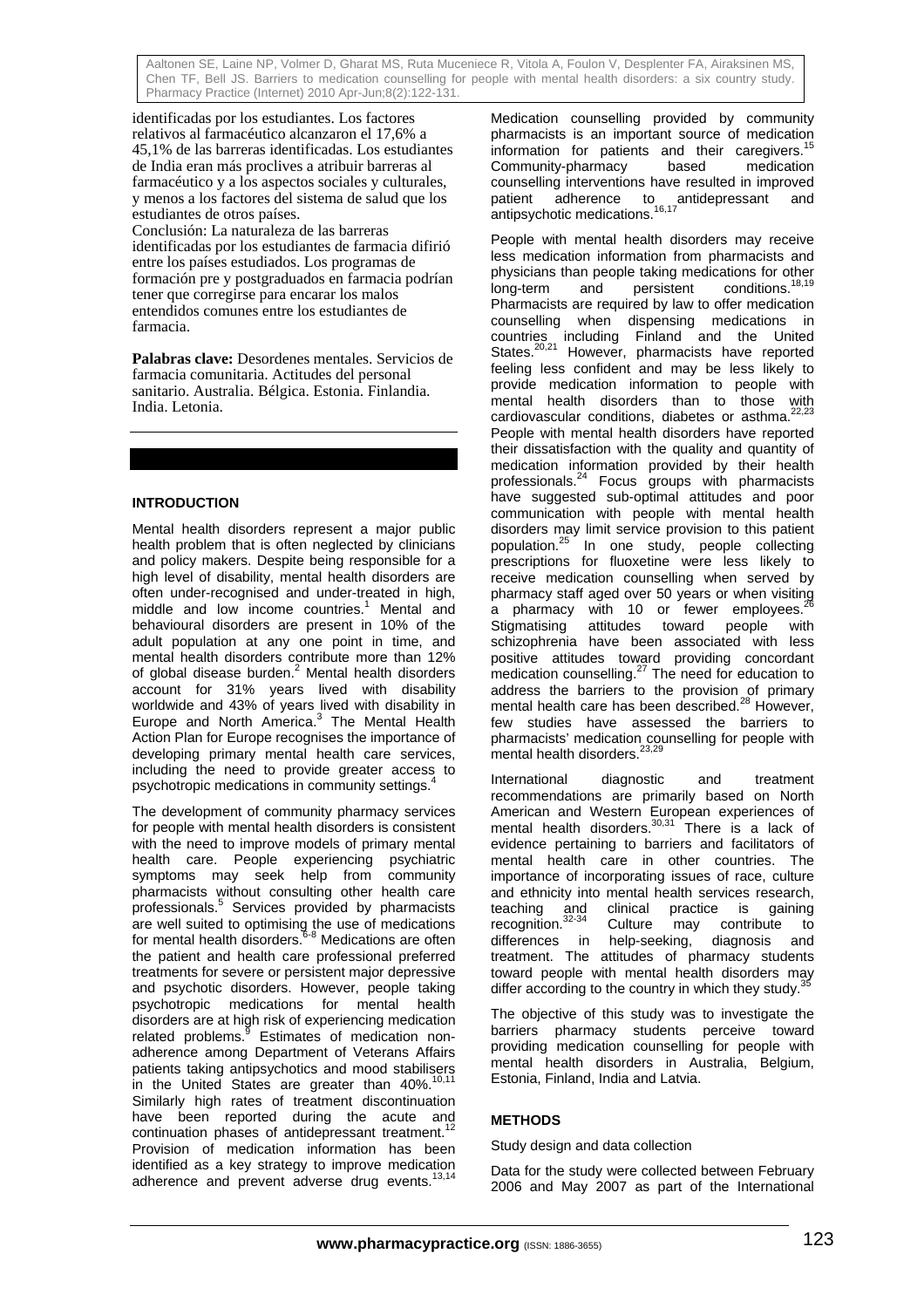Pharmacy Students' Health Survey (IPSHS). This was a one-time census survey of third-year pharmacy students studying at eight universities in six countries. The aim of the survey was to assess respondents' attitudes and willingness to provide pharmaceutical care to people with mental health disorders.<sup>35</sup> The sample of universities that participated in the survey was a convenience sample, but comprised educational institutions that were diverse in their geographical location, teaching language, and the cultural backgrounds of the enrolled students. Third-year students were selected as the study population because under the Bologna Declaration, an agreement to create a common framework for higher education across Europe $^{36}$ , this is the final year of study for those students undertaking the Bachelor of Pharmacy degree. All universities that participated in our study provided education related to mental ill-health and psychiatric medications, however, the format and duration of this education varied between universities. All students were invited to voluntarily complete the survey instrument in hard copy during a lecture or tutorial held at their respective university.

#### Survey instrument

Overall the survey instrument comprised 55 items, including one open-ended question. In addition to items concerning the demographic characteristics of the respondents, the survey instrument included the seven-item Social Distance Scale (SDS), 14-item Leeds Attitudes Toward Concordance (LATCon) scale, two multiple choice items regarding causes of disability, seven-items about the provision of pharmaceutical services, and 16 items concerning mental health stigma. A copy of the survey instrument can be obtained by contacting the corresponding author. This paper reports the analysis of open-ended question of the IPSHS. The survey instrument was administered in English or in an official language of the respective country. The wording of the item was adapted from an earlier survey of pharmacists' attitudes toward providing pharmaceutical care to users of psychiatric medications.<sup>22</sup>

The wording of the item was:

- "In community pharmacy, what factors do you think make it more difficult to provide medication counselling to patients with mental health condition/s?"(in English)
- "Miksi avoapteekissa on vaikea antaa lääkeneuvontaa mielenterveyspotilaille?" (in Finnish)
- "Millised tegurid muudavad uldapteegis vaimsete häiretega patsientide raviminoustamise raskeks?" (in Estonian)

The English version of the survey instrument was used at The University of Sydney, Katholieke Universiteit Leuven, Bombay College of Pharmacy, Dr. L.H. Hiranandani College of Pharmacy, University of Latvia and Riga Stradins University. The survey instrument was translated into Finnish for use at the University of Helsinki and Estonian for

use at the University of Tartu. The translations were performed using a back-translation protocol.<sup>37</sup> The translated versions of the survey instrument were pilot tested for face-validity using a convenience sample of pharmacy students or graduates.

#### Data analyses

Students' responses to the open-ended question were content analysed using a directed approach.38,39 A model related to cultural competency in healthcare published by the Commonwealth Fund<sup>40</sup>, and previous research about the role of the pharmacist in providing care for people with schizophrenia and depression<sup>23,29,41</sup> were used to inform the design of the coding framework. The directed approach, which is more structured than conventional content analysis, was chosen due to the brevity of the students' responses and the opportunity to utilise previously published research literature to inform the development of the framework. This method facilitated quantitative comparisons between students' responses in each of the participating countries. The coding system was based on the principle that barriers to medication counselling could be classified as pharmacist related, patient related or health-system related. Once coding commenced, the need for an additional code related to social and cultural barriers became evident. Thus all students' responses were recoded using one of four mutually exclusive codes (pharmacist related, patient related, health-system related, and social or cultural related).

Due to the low numbers of third year pharmacy students studying in Estonia and Latvia, data from these two Baltic States were pooled to facilitate comparisons to responses obtained from students studying in Finland, Australia and India. All quantitative data were analysed using SPSS version 14.0 (Chicago, IL). The demographic information was tabulated. Demographic characteristics (gender, birthplace, work experience in a pharmacy and the percentage of students who self-reported that they themselves had suffered a mental illness) of the responders and nonresponders to the open-ended were compared using chi-squared tests (except where one cell had a value of less than 5, in which case a Fisher's Exact Test was used). The mean ages of the responders and non-responders were compared using Mann-Whitney U tests for each country. The level of significance was set at 0.05.

### Ethical considerations

The study was approved by the Human Research Ethics Committee at the University of Sydney and the Institutional Review Board at Riga Stradins University. The study was deemed exempt from requiring ethics approval by the Katholieke Universiteit Leuven, University of Helsinki, Bombay College of Pharmacy, Dr. L.H. Hiranandani College of Pharmacy, University of Latvia and the University of Tartu. All study procedures were conducted in accordance with the World Medical Association Declaration of Helsinki.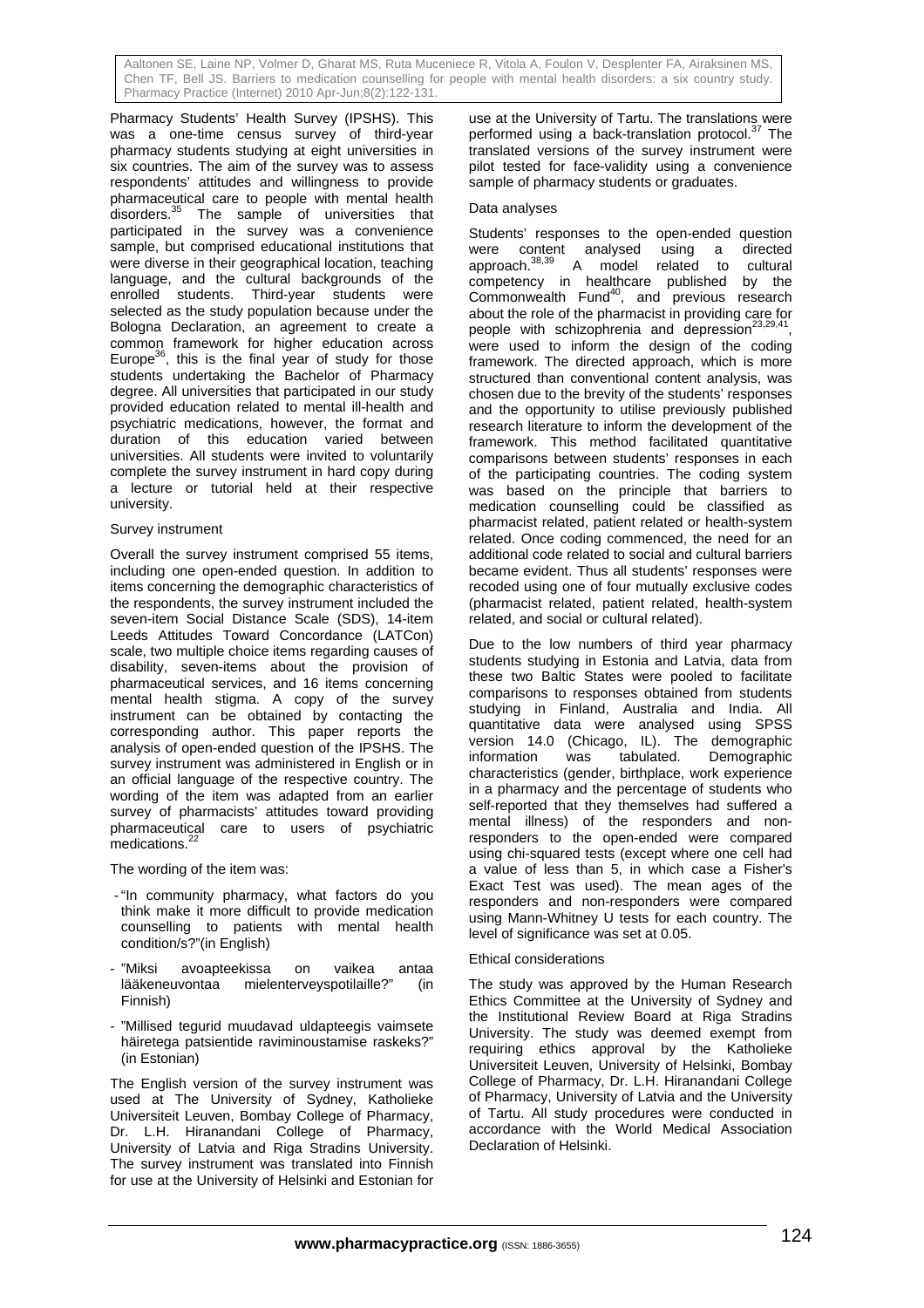#### **RESULTS**

Survey instruments were returned by students from Australia (n=241, 98% response rate), Belgium (n=102, 74%), Estonia and Latvia (n=70, 86% response rate), Finland (n=130, 81% response rate) and India (n=106, 91% response rate). However, not all students who returned the survey instrument responded to the open-ended question. Responses to the open-ended question were received from students in Australia (n=188), Belgium (n=40), Estonia and Latvia (n=39), Finland (n=114) and India (n=85). There were no significant differences in terms of gender, age, birthplace, previous work experience in pharmacy or the percentages of students who reported that they themselves had suffered a mental illness, between the responders and non responders to the open-ended question. Respondents from Finland were older, more likely to be female, to have worked in a pharmacy and to report personal experience of mental illness than students studying in other countries (Table 1). With the exception of respondents from Australia, more than 98% of students were born in the country in which they studied.

45.1% of the barriers identified by the pharmacy students. Barriers coded as pharmacist related included the pharmacists' lack of knowledge or confidence, and the attitudes of pharmacists toward people with mental health disorders. Health-system related factors accounted for between 4.6% and 36.8% of the barriers identified by the pharmacy students. Health-system related barriers included lack of time and privacy in community pharmacies, community pharmacists not having access to patients' medical and/or medication records, and the perception it is the role of the physician to provide information about medications. Social and cultural barriers accounted for between 8.9% and 21.6% of the barriers identified by the pharmacy students. Social and cultural barriers included language barriers between the pharmacist and patient. Students studying in India were more likely than students studying in Australia, Belgium, Finland or Estonia and Latvia to attribute barriers to pharmacist related factors and social or cultural factors (Table 3). Patient related factors were most frequently identified by Finnish students and healthsystem related factors by Australian students.

| Table 1. Demographic characteristics of respondents              |                                     |                |                                        |         |                                                |         |                                   |         |                                |                |
|------------------------------------------------------------------|-------------------------------------|----------------|----------------------------------------|---------|------------------------------------------------|---------|-----------------------------------|---------|--------------------------------|----------------|
|                                                                  | Australia <sup>d</sup><br>$(n=188)$ |                | <b>Belgium<sup>e</sup></b><br>$(n=40)$ |         | Estonia and<br>Latvia <sup>t</sup><br>$(n=39)$ |         | Finland <sup>9</sup><br>$(n=114)$ |         | India <sup>h</sup><br>$(n=85)$ |                |
|                                                                  | N                                   | Valid %        | N                                      | Valid % | N                                              | Valid % | N                                 | Valid % | N                              | Valid %        |
| Gender                                                           |                                     |                |                                        |         |                                                |         |                                   |         |                                |                |
| Male                                                             | 67                                  | 36             | 10                                     | 25      | 10                                             | 26      | 11                                | 10      | 36                             | 42             |
| Female                                                           | 121                                 | 64             | 30                                     | 75      | 29                                             | 74      | 103                               | 90      | 49                             | 58             |
| Age (yrs)                                                        |                                     |                |                                        |         |                                                |         |                                   |         |                                |                |
| Mean                                                             | 21                                  |                | 21                                     |         | 23                                             |         | 25                                |         | 20                             |                |
| Range                                                            | 18-38                               |                | 20-28                                  |         | 20-37                                          |         | $21 - 50$                         |         | 19-23                          |                |
| <b>Birthplace</b>                                                |                                     |                |                                        |         |                                                |         |                                   |         |                                |                |
| Australia                                                        | 98                                  | 52             |                                        |         |                                                |         |                                   |         |                                |                |
| Belgium                                                          |                                     |                | 39                                     | 98      |                                                |         |                                   |         |                                |                |
| Estonia                                                          |                                     |                |                                        |         | 15                                             | 38      |                                   |         |                                |                |
| Finland                                                          |                                     |                |                                        |         |                                                |         | 114                               | 100     |                                |                |
| India                                                            |                                     |                |                                        |         |                                                |         |                                   |         | 85                             | 100            |
| Latvia                                                           |                                     |                |                                        |         | 24                                             | 62      |                                   |         |                                |                |
| Other                                                            | 90                                  | 48             | 1                                      | 2       |                                                |         |                                   |         |                                |                |
| Work experience in a<br>pharmacy                                 |                                     |                |                                        |         |                                                |         |                                   |         |                                |                |
| Yes                                                              | 138                                 | 73             | $\overline{2}$                         | 5       | 24                                             | 62      | 114                               | 100     | 7 <sup>c</sup>                 | 8              |
| <b>No</b>                                                        | 50                                  | 27             | 38                                     | 95      | 15                                             | 38      | 0                                 | 0       | 76                             | 92             |
| Students self-reporting<br>they had suffered a<br>mental illness |                                     |                |                                        |         |                                                |         |                                   |         |                                |                |
| Yes                                                              | 12 <sup>a</sup>                     | $\overline{7}$ | 4                                      | 10      | $\mathbf{1}$                                   | 3       | 14 <sup>b</sup>                   | 12      | $\overline{2}$                 | $\overline{2}$ |
| No<br>$\cdots$<br>$\sim$                                         | 173                                 | 94<br>$\cdots$ | 36                                     | 90      | 38                                             | 97      | 99                                | 88      | 83                             | 98             |

a. 3 students did not respond to this item

b. 1 student did not respond to this item

c. 2 students did not respond to this item

d. University of Sydney

e. Katholieke Universiteit Leuven

f. University of Tartu; University of Latvia; Riga Stradins University

g. University of Helsinki

h. Bombay College of Pharmacy; Dr. L.H. Hiranandani College of Pharmacy

Patient related factors accounted for between 25.3% and 36.2% of barriers identified by the pharmacy students (Table 2). Examples of barriers coded as patient related included the belief that people with mental health disorders would not be willing to receive or incapable of understanding medication information (Table 3). Pharmacist related factors accounted for between 17.6% and

### **DISCUSSION**

Barriers perceived by pharmacy students in our study were broadly consistent with those identified by practising pharmacists in Canada and the United Kingdom.<sup>23,29,41</sup> These common issues, such as lack of adequate knowledge about mental health disorders were recognised at each study site.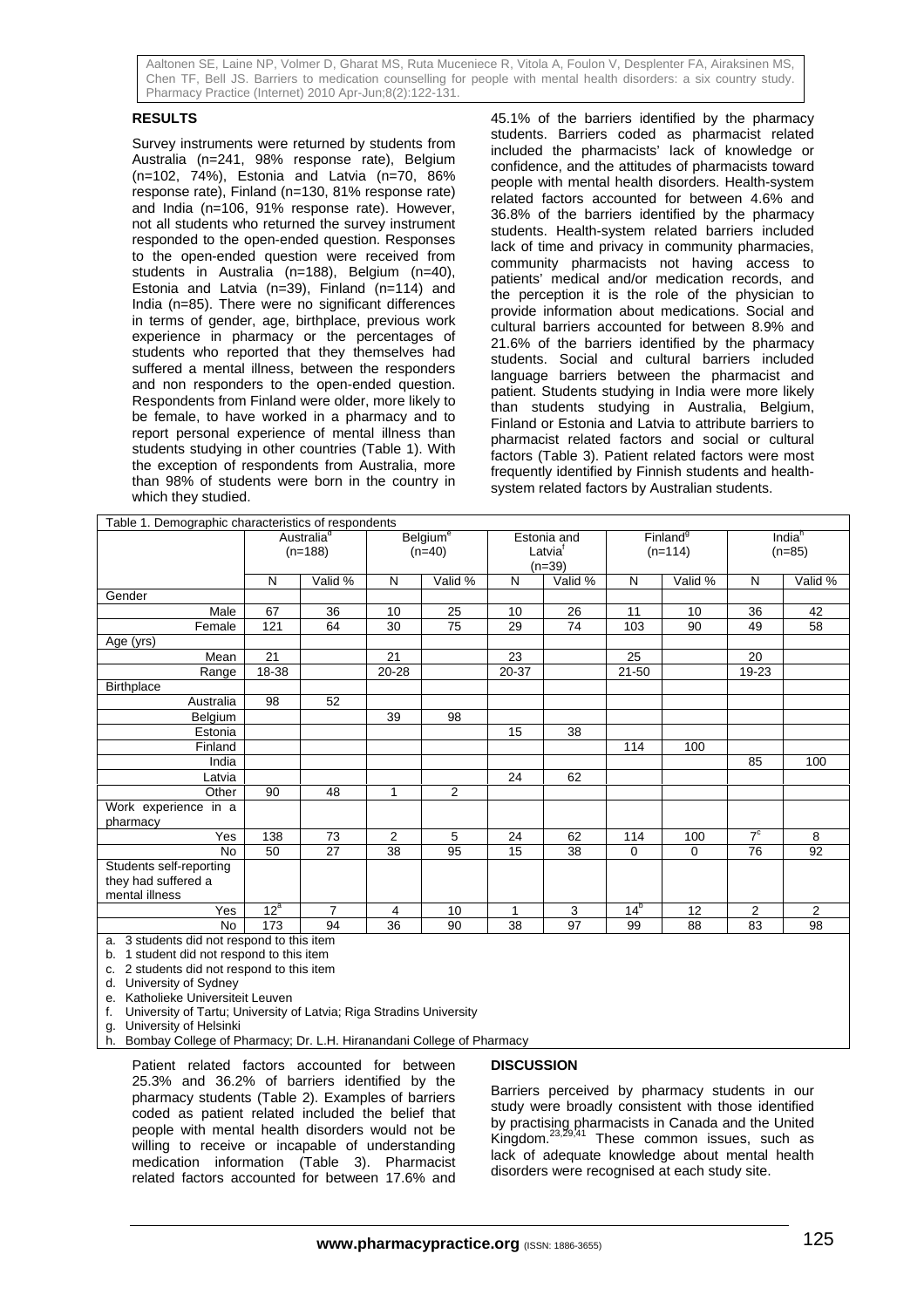Table 2. Percentage of patient-related, pharmacist-related, health-system related and social and cultural related barriers identified by the pharmacy students<sup>a</sup> and the state of the state of the state of the state of the state of the state of the state of the state of the state of the state of the state of the state of the state of the state of the state of the state of the state (n=188) Belgium<sup>c</sup> (n=40) Estonia &  $Latvia<sup>c</sup>$  $(n=39)$ **Finland<sup>e</sup>**  (n=114) India<sup>f</sup> (n=85) Patient-related factors **33.1** 25.3 33.9 36.2 28.8 Patients not willing to communicate Patient perception about the role of pharmacists Not interested to receive medication counselling Symptoms of disorder means not able to understand information Side-effects of medication means patient not able to understand information Medication already familiar to the patient Pharmacist-related factors 17.6 36.0 30.4 29.3 45.1 Lack of confidence, knowledge or skill Attitudes and beliefs of the pharmacist Business motives of pharmacists Uncertainty about conducting counselling for family members and caregivers Need to provide counselling to family members and caregivers only Health-system related factors 36.8 28.0 26.8 22.9 4.6 Lack of privacy in community pharmacies Lack of time Role of physician to provide information about medications Pharmacists not having access to medical histories Poor communication between pharmacists and physicians Poor communication between physicians and patients The high cost of medications means patients not able to follow advice Lack of mental health education available for healthcare professionals Social or cultural related factors 12.5 10.7 8.9 11.7 21.6 Stigma surrounding mental disorders Language barriers Cultural barriers Different interpretations about causes and prognosis of mental disorders a. Some students identified more than one barrier. b University of Sydney c Katholieke Universiteit Leuven d University of Tartu; University of Latvia; Riga Stradins University

e University of Helsinki

f Bombay College of Pharmacy; Dr.L.H.Hiranandani College of Pharmacy

Nevertheless, there were also differences in barriers perceived by pharmacy students in each country.

A common patient related barrier in all countries was the belief that symptoms of the mental health disorders and/or side effects of medication treatments would mean that people would not<br>understand the information provided by information provided by pharmacists. While some psychotropic medications may impair cognitive function, this barrier may reflect a misconception on behalf of the students. This is consistent with previous research that suggested many pharmacy students may not understand the nature of mental health disorders.<sup>3</sup> A proportion of Australian pharmacy students and graduates indicated in a previous study that people with severe depression and schizophrenia are hard to talk to or that they should 'pull themselves together'.<sup>42</sup> Another patient related barrier was the perception that people with mental health disorders would not be interested to receive medication information. This finding has also been reported in a study of Dutch pharmacists who believed that people with schizophrenia would be disinterested to

receive medication information. $43$  This belief is at odds with the unmet need for medication information commonly reported among this patient population.24,25,43 Frustration with the lack of information provided by health professionals may be a reason people with mental health disorders frequently seek information using the internet and from telephone-based information services.<sup>44-46</sup>

Previous research has suggested that people from non-western ethnic backgrounds are more likely blame people with mental health disorders for having their condition. $47$  This was not; however, reflected in higher number patient related barriers being identified by students from non-western backgrounds. People with mental health disorders in non-western societies may attract community support.<sup>48</sup> Respondents from India emphasised the role of family members and caregivers as recipients of medication counselling. In contrast, people from western societies may prioritise the autonomy of individuals.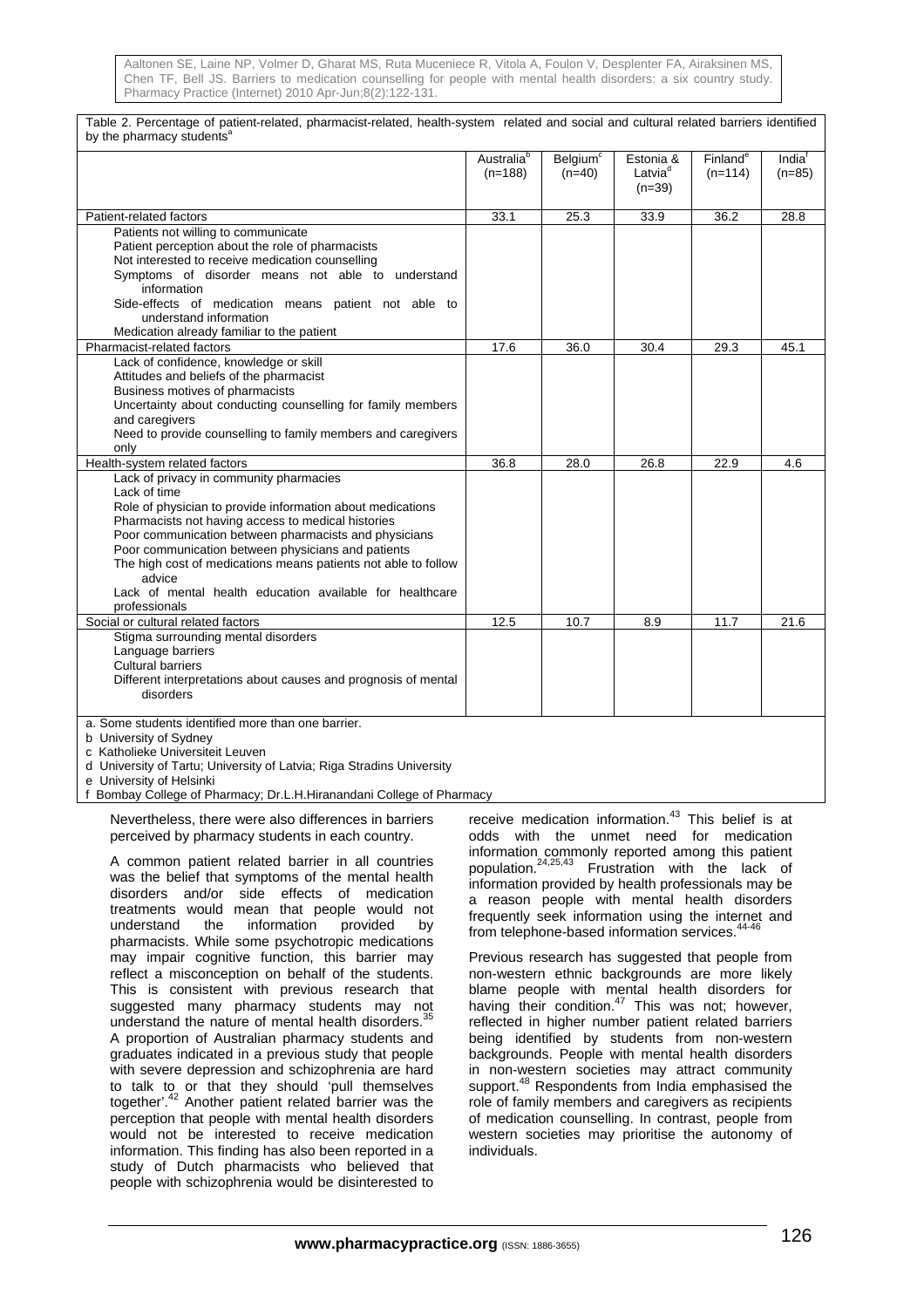| Table 3. Examples of patient-related, pharmacist-related, health-system related and social and cultural related barriers to                                                              |  |  |  |  |  |  |
|------------------------------------------------------------------------------------------------------------------------------------------------------------------------------------------|--|--|--|--|--|--|
| medication counselling                                                                                                                                                                   |  |  |  |  |  |  |
| Patient-related factors                                                                                                                                                                  |  |  |  |  |  |  |
| "Patients are unwilling/uncomfortable talking about their condition" (Australia)<br>$\bullet$                                                                                            |  |  |  |  |  |  |
| "Patients and their family members not willing to talk about medications" (India)<br>$\bullet$                                                                                           |  |  |  |  |  |  |
| "Any patient with a mental health condition is not in a stable condition, so he won't percept any changes in his treatment if<br>$\bullet$                                               |  |  |  |  |  |  |
| he is informed about his condition" (India)                                                                                                                                              |  |  |  |  |  |  |
| "Patients who suffer from a mental health condition may not understand when a normal person speaks" (India)<br>$\bullet$                                                                 |  |  |  |  |  |  |
| "Patients with mental illness know themselves what they need or at least they think so" (Belgium)<br>٠                                                                                   |  |  |  |  |  |  |
| "These patients would not listen to or believe the pharmacist" (Estonia)                                                                                                                 |  |  |  |  |  |  |
| Pharmacist-related factors                                                                                                                                                               |  |  |  |  |  |  |
| "Pharmacists need more education about the psychology of mental illness rather than just knowing about the D2 antagonist"                                                                |  |  |  |  |  |  |
| (Australia)                                                                                                                                                                              |  |  |  |  |  |  |
| "A pharmacist must first understand the psychology of the patient" (India)                                                                                                               |  |  |  |  |  |  |
| "Hesitation of the pharmacist towards people with mental health conditions" (India)<br>٠                                                                                                 |  |  |  |  |  |  |
| "Pharmacists are afraid to be connected with such people" (Latvia)<br>٠                                                                                                                  |  |  |  |  |  |  |
| "pharmacists need to be more careful than for people with other health problems" (Finland)                                                                                               |  |  |  |  |  |  |
| Health-system related factors                                                                                                                                                            |  |  |  |  |  |  |
| "The physician should explain about the medication" (Latvia)<br>$\bullet$                                                                                                                |  |  |  |  |  |  |
| "In the presence of other people [in the pharmacy], patients with mental disorders may feel uncomfortable" (Estonia)<br>٠                                                                |  |  |  |  |  |  |
| "Lack of private counselling areas in community pharmacies" (Australia)<br>٠                                                                                                             |  |  |  |  |  |  |
| "You don't know the cause of the depression" (Belgium)                                                                                                                                   |  |  |  |  |  |  |
| Social or cultural related factors                                                                                                                                                       |  |  |  |  |  |  |
| "Our society and environment is mainly responsible for barriers to providing medication counselling" (India)<br>$\bullet$                                                                |  |  |  |  |  |  |
| "Mental health is a taboo subject in our country" (Finland)                                                                                                                              |  |  |  |  |  |  |
| "Language barriers" (Australia)                                                                                                                                                          |  |  |  |  |  |  |
| Distance of the contractor of the contractors and the contract of the<br>a dia 1980. Ilay kaominina dia 49.0006° amin'ny soratra desimaly. Ilay kaominin'i Andreu et ao amin'ny faritr'i |  |  |  |  |  |  |

Pharmacists' uncertainty in relation to the role of family members and caregivers were classified as pharmacist related barrier. Students in India reported being particularly uncertain about how much medication counselling to provide to family members and caregivers of people with mental health disorders. The role of family members in caring for people with mental health disorders may be different in India than in the other countries the study was conducted.<sup>49,50</sup> In India family may be expected to be involved in care of people with mental health disorders; thus, there may be a need to involve family members in decisions related to medications.<sup>50,51</sup> This may not be the case in the other countries. Several Indian students also believed that pharmacists should only provide medication counselling to family members or caregivers. This belief may have arisen from the perception that providing medication counselling to people with mental health disorders may decrease medication adherence<sup>52</sup>, a perception that is not necessarily supported by research evidence.<sup>53</sup>

Perceived lack of knowledge and skill to provide medication counselling to people with mental health disorders was common pharmacist related barrier identified by students in all countries. Pharmacy education in many countries remains primarily focused on the pharmacological properties of medications rather than the needs and experiences of people taking when these medications. Students commonly reported the need to better understand the psychology of mental health disorders. New models of pharmacy education may be required to provide students with an insight into people's experience of their illness. Although medical students' attitudes may improve over the course of medical education<sup>54</sup>, this finding was not replicated in a study of pharmacy students' attitudes.<sup>42</sup> Greater consumer involvement in development and delivery of mental health pharmacy education may be one effective strategy to improve the attitudes of

pharmacy students toward people with mental health disorders.<sup>5</sup>

Students in India were more likely to attribute barriers to pharmacist related factors and less likely to health-system related factors than students studying in other countries. Students studying in India were least likely to have worked in a pharmacy and, therefore, may have been less likely to cite barriers related to the health-system factors. Lack of work experience in pharmacies may also have restricted their ability to identify health-system related barriers. Additionally, the Bachelor of Pharmacy degree program in India is primary focused on preparing graduates to work within the pharmaceutical industry.

A common health-system related barrier identified by the students studying in Australia, Belgium, Estonia and Latvia was lack of privacy. This barrier has also been reported by Canadian pharmacists.<sup>2</sup> This finding may highlight a shortcoming in the layout and design of community pharmacies in these countries. Despite recent initiatives to improve the layout of pharmacies in Australia, the majority of community pharmacies lack private areas for conducting medication counselling at the time of dispensing. A greater number of Finnish pharmacies include purpose built counselling stations designed to protect patient privacy. The need to ensure patient privacy in community pharmacies is also enacted in Finnish law.<sup>20</sup> In contrast, few Indian students identified lack of privacy as a barrier to the provision of medication counselling. This was likely due to underlying beliefs about the relative need for privacy rather than the layout of community pharmacies in India.

Pharmacists not having access to medication histories, medical histories or patient diagnostic data were commonly cited health-system related barriers in relation to providing medication counselling. The development and implementation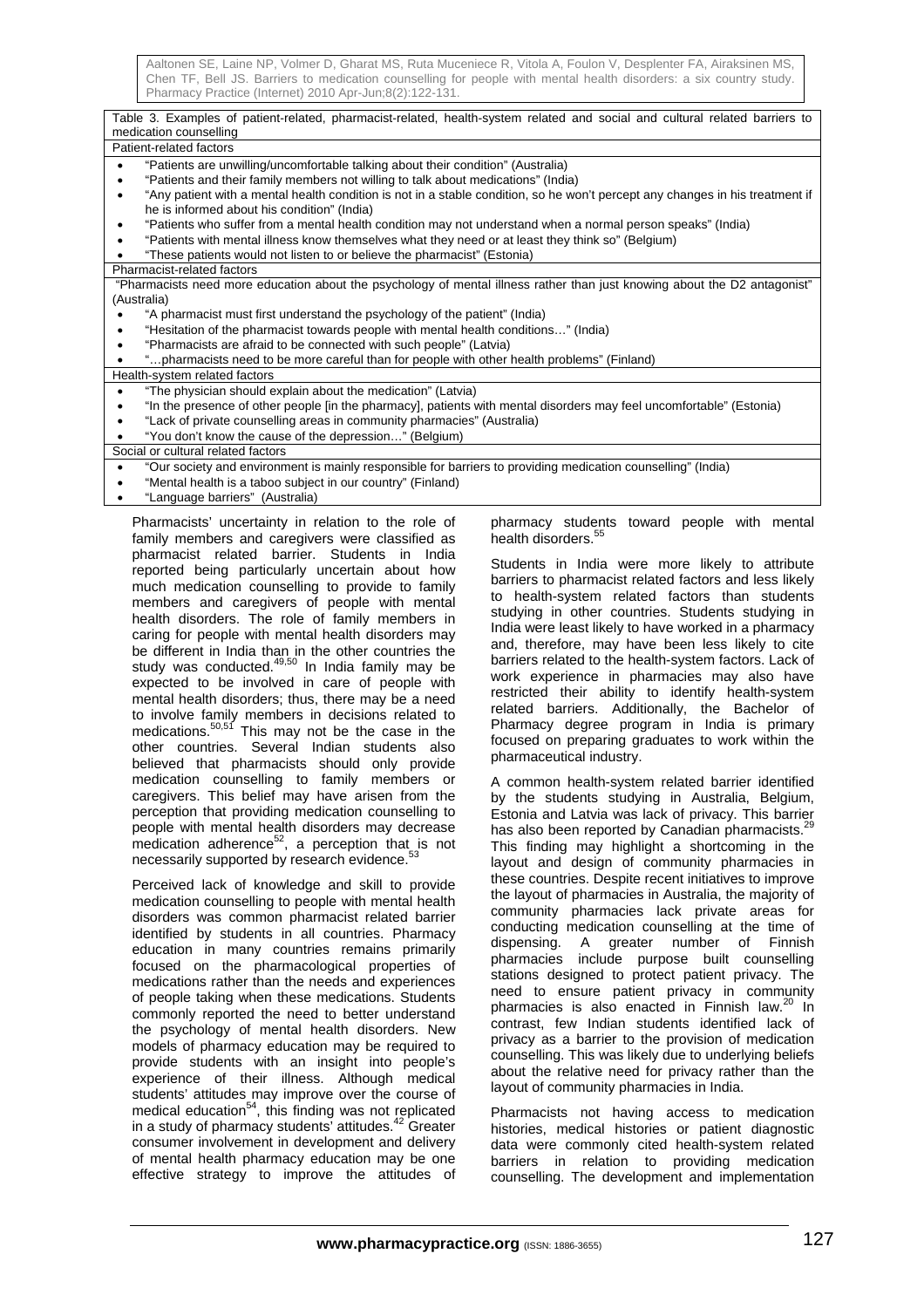of electronic patient record systems may provide community pharmacists with access to more accurate and comprehensive medication histories. This may facilitate the improved provision of medication counselling to people with mental health disorders. However, existing electronic patient record systems in pharmacies may be incomplete and require pharmacists to be more proactive and systematic when gathering patient information.<sup>5</sup> Electronic patient record systems may improve communication between pharmacists and communication between pharmacists and physicians if pharmacists are able to add their own notices about patients' medication to the records, such as side-effects or interactions. However, this does not remove the need to build clear agreement of the roles of physician and pharmacist in managing patients' medication therapy. One common health-system related barrier identified by pharmacy students was the impression that it is physicians' responsibility to provide counselling about the medication. A survey conducted in 1994 revealed that despite pharmacists' medication counselling being mandated in law, many Finnish physicians believed that pharmacists should be cautious when discussing the indication of psychotropic medications, especially neuroleptics, if the indication is not specified on the prescription.<sup>52</sup> While it is not clear how many physicians retain these views, these findings support the need to find consensus about the roles and responsibilities of pharmacists and physicians concerning medication counselling.

Language was a social and cultural barrier to medication counselling identified by Australian students. Australia is recognised for its cultural diversity (as reflected in the fact approximately half the Australian pharmacy student respondents in our study were not born in Australia). The need to consider culture and language when conducting medication counselling has received recent attention.<sup>57-59</sup> This may be particularly true in relation to people with mental health disorders. In contrast, Belgium, Estonia, Finland, India and Latvia are more homogenous in terms of the nationalities of the inhabitants. These countries may include people from a variety of cultural and religious backgrounds from within the country. A recent study indicated ethnic Russians living in Estonia were less satisfied with medication information provided in community pharmacies than ethnic Estonians.<sup>5</sup> However, few Estonian or Latvian students cited cultural barriers in relation to providing medication counselling to people with mental health disorders.

### Limitations

Not all universities offering pharmacy education in Australia, Belgium, Finland and India participated in the IPSHS, and thus, the results may not be generalisable to all pharmacy students within these countries. It is possible that students from urban and rural backgrounds perceived different barriers, although this was not explored in the present study. The term mental disorders refers to a diverse range of neuropsychiatric disorders with some commonalities.<sup>60</sup> It is not known whether barriers pharmacy students perceive to medication counselling differed accordingly to the type of mental disorder. Despite students studying in Latvia and Estonia likely having different cultural backgrounds, data from these two Baltic States were pooled. The numbers of respondents from these countries individually were otherwise insufficient to facilitate meaningful comparison. Future studies are needed to determine whether students' self-perceived barriers to medication counselling differ in Latvia and Estonia.

The directed coding of responses facilitated an informed approach to data interpretation. However, a limitation of the directed content analytic approach was that some of the nuances in the data may have been lost.<sup>39,61</sup> However, owing to the brevity of the students' responses, many of which were listed in point-form, this was unlikely to have been a significant issue in our study.

Detailed data concerning the content, format or duration of mental health pharmacy education were not collected from the eight universities that participated in IPSHS. However, on the basis of other reports it is reasonable to assume that there was considerable variation between universities.<sup>62,63</sup> Internship experience in the pharmacy workplace is now a core component of undergraduate education in many countries. However, it was not assessed whether barriers perceived by students who had worked in pharmacies differed from those who had not. Previous studies have produced conflicting results as to whether internship experience in the pharmacy workplace improves students' attitudes toward people with mental health disorders.27,42 Nor was it assessed whether the barriers identified varied according to the age or gender of the respondents, or according to whether the students had personal or family experience of mental health disorders. The focus of this study was on the provision of verbal medication counselling in community pharmacies. Future studies may seek to explore the use of alternative methods of communication, such as e-mail counselling about antidepressant medications.

### **CONCLUSIONS**

Misconceptions related to mental health disorders were common among students in all countries. The nature of barriers to medication counselling identified varied according the country in which the students studied. The responses of students highlighted areas in which pharmacy education and pharmacy practice may need to be improved.

### **ACKNOWLEDGMENTS**

The authors thank Mr. Martin Mäesalu and Ms. Maria Tojkander for assisting with the translation of the survey instrument into Estonian and Finnish for use at the University of Tartu and the University of Helsinki. The authors also thank Ms. Katia Saarikko for her assistance to coordinate aspects of the data analysis. Preliminary results of this study were presented at the 67th World Congress of Pharmacy and Pharmaceutical Sciences, Beijing, China, in September 2007.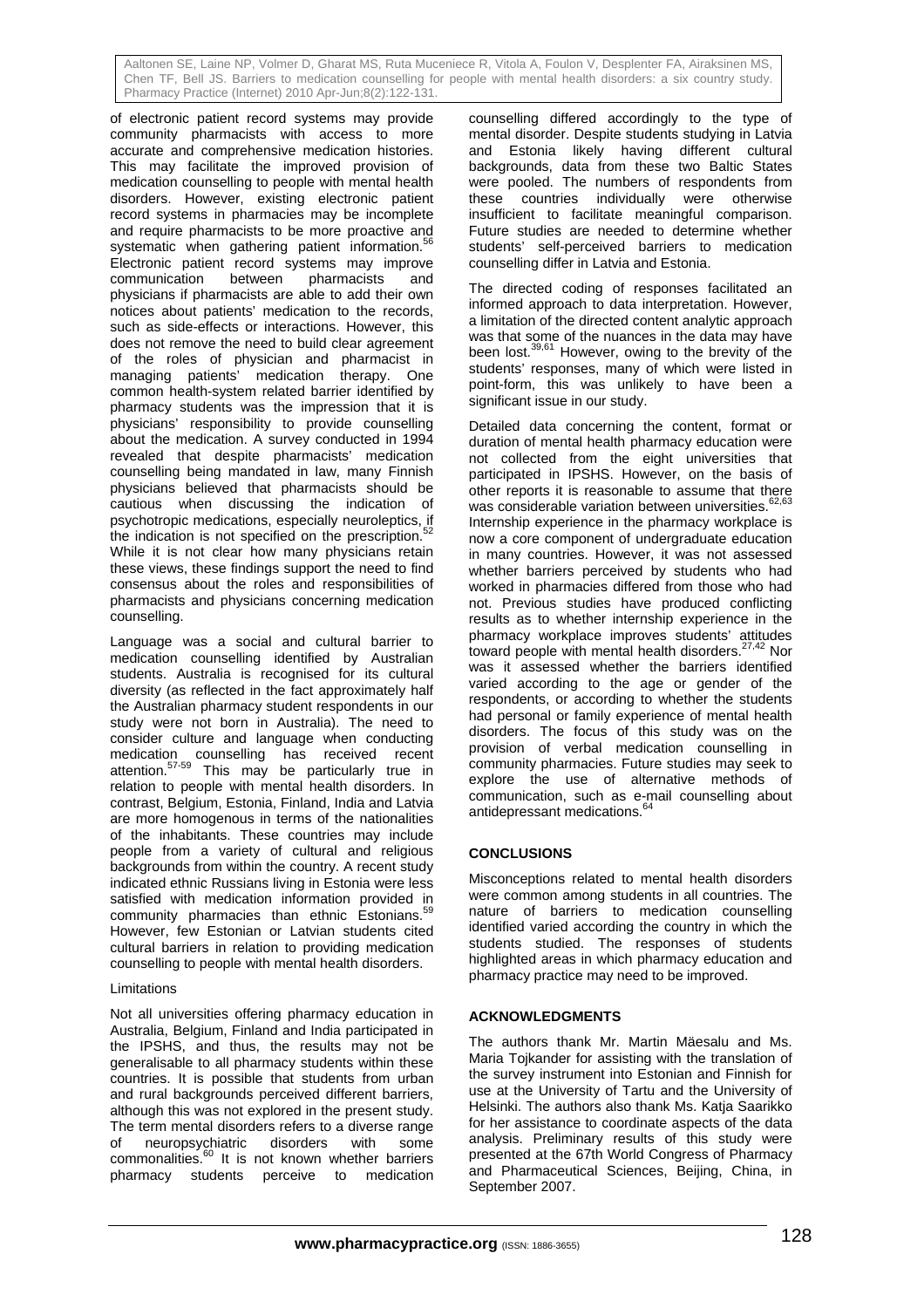#### **CONFLICT OF INTEREST**

All authors declare that they have no conflicts of interest relevant to the subject of the manuscript. No external sources of funding were sought or obtained to conduct this study.

## **References**

- 1. Ormel J, Petukhova M, Chatterji S, Aguilar-Gaxiola S, Alonso J, Angermeyer MC, Bromet EJ, Burger H, Demyttenaere K, de Girolamo G, Haro JM, Hwang I, Karam E, Kawakami N, Lépine JP, Medina-Mora ME, Posada-Villa J, Sampson N, Scott K, Ustün TB, Von Korff M, Williams DR, Zhang M, Kessler RC. Disability and treatment of specific mental and physical disorders across the world. Br J Psychiatry. 2008;192:368-375.
- 2. World Health Organization. The World Health Report 2001: Mental health new understanding, new hope. 2001 Available from: http://www.who.int/whr/2001/en/ [Accessed 21.10.09]
- 3. Thornicroft G, Maingay S. The global response to mental illness. BMJ. 2002;325:608-609.
- 4. World Health Organization Regional Office for Europe. Mental Health Action Plan for Europe: facing the challenges, building solutions. 2005 Available from: http://www.euro.who.int/Document/MNH/edoc07.pdf [Accessed 21.10.09]
- 5. Linden M, Wurzendorf K, Ploch M, Schaefer M. Self medication with St John's wort in depressive disorders: an observational study in community pharmacies. J Affect Disord. 2008;107:205-210.
- 6. Bell S, McLachlan AJ, Aslani P, Whitehead P, Chen TF. Community pharmacy services to optimise the use of medications for mental illness: a systematic review. Aust New Zealand Health Policy. 2005;2:29.
- 7. Gisev N, Bell JS, O'Reilly CL, Rosen A, Chen TF. An expert panel assessment of comprehensive medication reviews for clients of community mental health teams. Soc Psychiatry Psychiatr Epidemiol 2009; Oct 15 [Epub ahead of print] DOI 0.1007/s00127-009-0148-8
- 8. Bell JS, Rosen A, Aslani P, Whitehead P, Chen TF. Developing the role of pharmacists as members of community mental health teams: perspectives of pharmacists and mental health professionals. Res Social Adm Pharm. 2007;3:392-409.
- 9. Bell JS, Whitehead P, Aslani P, McLachlan AJ, Chen TF. Drug-related problems in the community setting: pharmacists' findings and recommendations for people with mental illnesses. Clin Drug Investig. 2006;26:415-425.
- 10. Sajatovic M, Valenstein M, Blow F, Ganoczy D, Ignacio R. Treatment adherence with lithium and anticonvulsant medications among patients with bipolar disorder. Psychiatr Serv. 2007;58:855-863.
- 11. Valenstein M, Blow FC, Copeland LA, McCarthy JF, Zeber JE, Gillon L, Bingham CR, Stavenger T. Poor antipsychotic adherence among patients with schizophrenia: medication and patient factors. Schizophr Bull. 2004;30:255-264.
- 12. Akincigil A, Bowblis JR, Levin C, Walkup JT, Jan S, Crystal S. Adherence to antidepressant treatment among privately insured patients diagnosed with depression. Med Care. 2007;45:363-369.
- 13. Gandhi TK, Weingart SN, Borus J, Seger AC, Shu K, Federico F, Leape LL, Bates DW. Adverse drug events in ambulatory care. N Engl J Med. 2003;348:1556-1564.
- 14. Roughead EE, Lexchin J. Adverse drug events: counting is not enough, action is needed. Med J Aust. 2006;184:315- 316.
- 15. Jesson J, Bissell P. Public health and pharmacy: a critical review. Critical Public Health. 2006;16:159-169.
- 16. Brook OH, Van Hout HPJ, Stalman W, Nieuwenhuyse H, Bakker B, Heerdink E, De Haan M. A pharmacy based coaching program to improve adherence to antidepressant treatment among primary care patients. Psychiatr Serv. 2005;56:487-489.
- 17. Valenstein M, Kavanagh J, Lee T, Reilly P, Dalack GW, Grabowski J, Smelson D, Ronis DL, Ganoczy D, Woltmann E, Metreger T, Wolschon P, Jensen A, Poddig B, Blow FC. Using A pharmacy-based intervention to improve antipsychotic adherence among patients with serious mental illness. Schizophr Bull 2009; Nov 21 [Epub ahead of print] DOI:10.1093/schbul/sbp121:
- 18. Vainio KK, Airaksinen M, Hyykky TT, Enlund H. Effect of therapeutic class on counselling in community pharmacies. Ann Pharmacother. 2002;36:781-786.
- 19. Young HN, Bell RA, Epstein RM, Feldman MD, Kravitz RL. Types of information physicians provide when prescribing antidepressants. J Gen Intern Med. 2006;21:1172-1177.
- 20. Bell JS, Väänänen M, Ovaskainen H, Närhi U, Airaksinen MS. Providing patient care in community pharmacies: practice and research in Finland. Ann Pharmacother. 2007;41:1039-1046.
- 21. Christensen DB, Farris KB. Pharmaceutical care in community pharmacies: practice and research in the US. Ann Pharmacother. 2006;40:1400-1406.
- 22. Phokeo V, Sproule B, Raman-Wilms L. Community pharmacists' attitudes toward and professional interactions with users of psychiatric medication. Psychiatr Serv. 2004;55:1434-1436.
- 23. Maslen CL, Rees L, Redfern PH. Role of the community pharmacist in the care of patients with chronic schizophrenia in the community. Int J Pharm Pract. 1996;4:187-195.
- 24. Happell B, Manias E, Roper C. Wanting to be heard: mental health consumers' experiences of information about medication. Int J Ment Health Nurs. 2004;13:242-248.
- 25. Bell JS, Whitehead P, Aslani P, Sacker S, Chen TF. Design and implementation of an educational partnership between community pharmacists and consumer educators in mental health care. Am J Pharm Educ. 2006;70:28.
- 26. Tully M, Beckman-Gyllenstrand A, Bersten CB. Differences in counselling for different prescribed medicines in Swedish community pharmacies. Int J Pharm Pract. 2008;16(Suppl 2):B34-35.
- 27. Volmer D, Mäesalu M, Bell JS. Pharmacy students' attitudes toward and professional interactions with people with mental disorders. Int J Soc Psychiatry. 2008;54:402-413.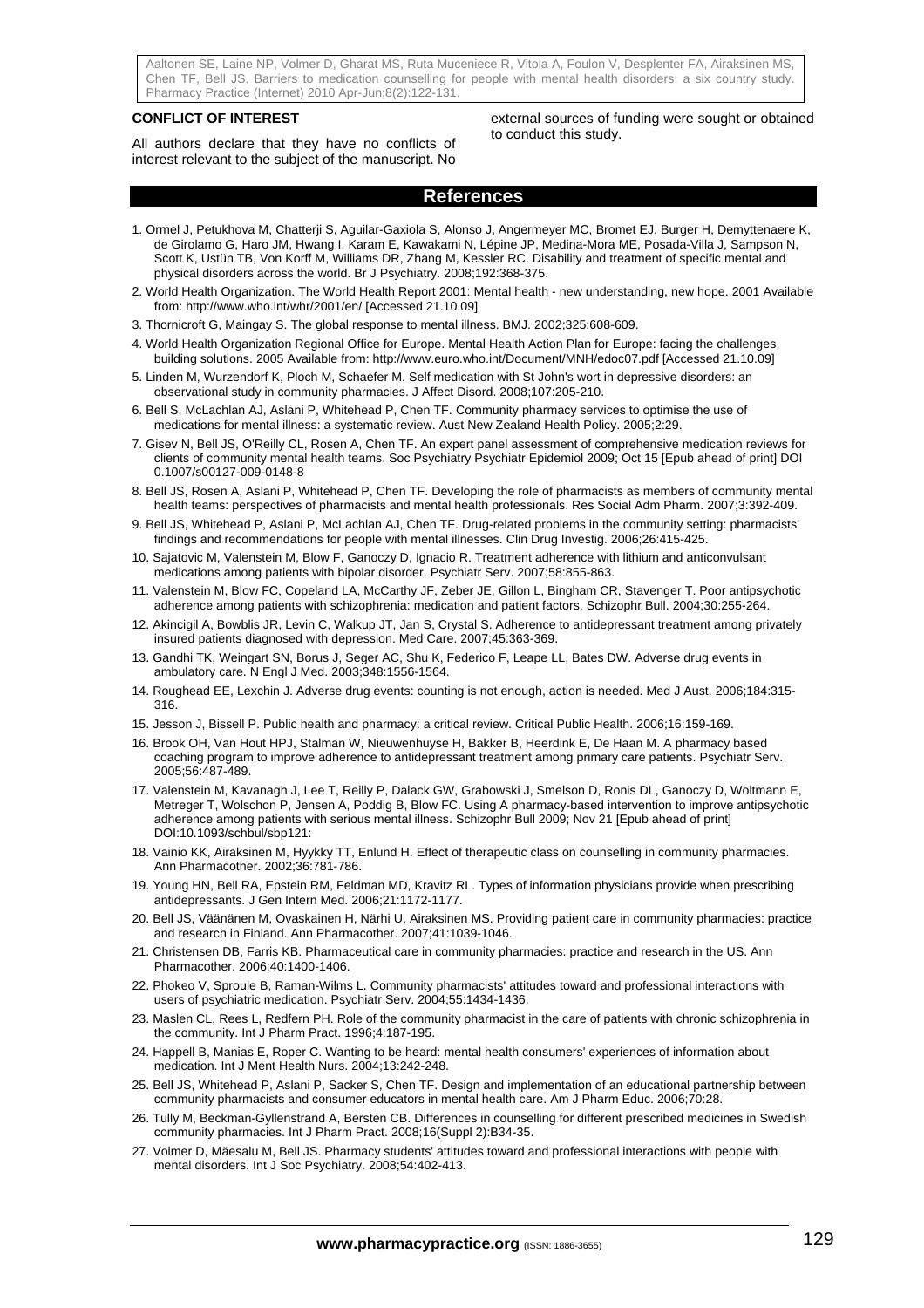- 28. Wilson S, Eagles JM, Platt JE, McKenzie H. Core undergraduate psychiatry: what do non-specialists need to know? Med Educ. 2007;41:698-702.
- 29. Gardner DM, Murphy AL, Woodman AK, Connelly S. Community pharmacy services for antidepressant users. Int J Pharm Pract. 2001;9:217-224.
- 30. Lee DTS, Kleinman MA, Kleinman A. Rethinking depression: an ethnographic study of the experiences of depression among the Chinese. Harv Rev Psychiatry. 2007;15:1-8.
- 31. Kleinman A. Culture and depression. N Engl J Med. 2004;351:951-953.
- 32. Hwang W-C, Myers HF, Abe-Kim J, Ting JY. A conceptual paradigm for understanding culture's impact on mental health: the cultural influences of mental health (CIMH) model. Clin Psychol Rev. 2008; 28: 211-227.
- 33. Assemi M, Cullander C, Hudmon KS. Implementation and evaluation of cultural competency training for pharmacy Students. Ann Pharmacother. 2004;38:781-786.
- 34. Evans E. An elective course in cultural competence for healthcare professionals. Am J Pharm Educ. 2006;70:55.
- 35. Bell JS, Aaltonen SE, Airaksinen MS, Volmer D, Gharat MS, Muceniece R, Vitola A, Foulon V, Desplenter FA, Chen TF. Determinants of mental health stigma among pharmacy students in Australia, Belgium, Estonia, India, Finland and Latvia. Int J Soc Psychiatry. 2010;56:3-14.
- 36. European Commission. The Bologna Declaration on the European Space for Higher Education: an explanation. 2000 Available from: http://ec.europa.eu/education/policies/educ/bologna/bologna.pdf [Accessed 21.10.09]
- 37. Angermeyer MC, Breier P, Dietrich S, Kenzine D, Matschinger H. Public attitudes toward psychiatric treatment: an international comparison. Soc Psychiatry Psychiatr Epidemiol. 2005;40:855-864.
- 38. Cavanagh S. Content analysis: concepts, methods and applications. Nurse Researcher. 1997;4:5-16.
- 39. Hsieh H-F, Shannon SE. Three approaches to qualitative content analysis. Qual Health Res. 2005;15:1277-88
- 40. Ngo-Metzger Q, Telfair J, Sorkin DH, Weidmer B, Weech-Maldonado R, Hurtado M, Hays RD. Cultural Competency and Quality of Care: Obtaining the Patient's Perspective. The Commonwealth Fund. 2006 Available from: http://www.cmwf.org/publications/publications\_show.htm?doc\_id=414116 [Accessed 21.10.09]
- 41. Landers M, Blenkinsopp A, Pollock K, Grime J. Community pharmacists and depression: The pharmacist as intermediary between patient and physician. Int J Pharm Pract. 2002;10:253-265.
- 42. Bell JS, Johns R, Chen TF. Pharmacy students' and graduates' attitudes towards people with schizophrenia and severe depression. Am J Pharm Educ. 2006;70:77
- 43. Rijcken CAW, Van der Veur H, Knegtering H, De Jong-van den Berg LTW. Schizophrenia care and the Dutch community pharmacy: The unmet needs. Int J Pharm Pract. 2003;11:97-104.
- 44. Powell J, Clarke A. Internet information-seeking in mental health: population survey. Br J Psychiatry. 2006;189:273-277.
- 45. Pohjanoksa-Mäntylä M, Saari JK, Närhi U, Pylkkänen K, Airaksinen MS, Bell JS. How and why do people with depression access and utilize online drug information: a qualitative study. J Affect Disord. 2009;114:333-339.
- 46. Pohjanoksa-Mäntylä M, Antila J, Eerikäinen S, Enäkoski M, Hannuksela O, Pietilä K, Airaksinen MS. Utilization of a community pharmacy operated national drug information call-center in Finland. Res Social Adm Pharm. 2008;4:144- 152.
- 47. Angermeyer MC, Dietrich S. Public beliefs about and attitudes towards people with mental illness: a review of population studies. Acta Psychiatr Scand. 2006;113:163-179.
- 48. Littlewood R. Cultural variation in the stigmatisation of mental illness. Lancet. 1998;352:1056-1057.
- 49. Stanhope V. Culture, control and family involvement: a comparison of psychosocial rehabilitation in India and the United States. Psychiatric Rehabilitation Journal 2002;25:273-280.
- 50. Wasan AD, Neufeld K, Jayaram G. Practice patterns and treatment choices among psychiatrists in New Delhi, India. Soc Psychiatry Psychiatr Epidemiol. 2009;44:109-119.
- 51. Srinivasan TN, Thara R. Management of medication non-compliance in schizophrenia by families in India. Schizophr Bull. 2002;28:531-535.
- 52. Tanskanen P, Airaksinen M, Tanskanen A, Enlund H. Counselling patients on psychotropic medication: physicians' opinions on the role of community pharmacists. Pharm World Sci. 2000;22:59-61.
- 53. Desplenter FAM, Simoens S, Laekeman G. The impact of informing psychiatric patients about their medication: a systematic review. Pharm World Sci. 2006;28:329-341.
- 54. Ay P, Save D, Fidanoglu O. Does stigma concerning mental disorders differ through medical education? Soc Psychiatry Psychiatr Epidemiol. 2006;41:63-67.
- 55. Bell JS, Johns R, Rose G, Chen TF. A comparative study of consumer participation in mental health pharmacy education. Ann Pharmacother. 2006;40:1759-1765.
- 56. Floor-Schreudering A, De Smet PA, Buurma H, Egberts AC, Bouvy ML. Documentation quality in community pharmacy: completeness of electronic patient records after patients' first visits. Ann Pharmacother. 2009;43:1787-1794.
- 57. Mai A, Aslani P. Impact of Vietnamese written and verbal medicine information on Vietnamese-speaking Australians' knowledge and satisfaction. Br J Clin Pharmacol. 2007;64:527-535.
- 58. Shaya FT, Gbarayor CM. The case for cultural competence in health professions education. Am J Pharm Educ. 2006;70:124.
- 59. Volmer D, Kureoja L, Kõiv I, Trahhatsjova M. Opinions and wishes of pharmacy customers of South-Estonia towards drug information [in Estonian]. Perearst. 2007;21:36-40.
- 60. World Health Organization. Investing in Mental Health. 2003 Available from: www.who.int/entity/mental\_health/media/investing\_mnh.pdf [Accessed 21.10.09]
- 61. Hickey G, Kipping C. A multi-stage approach to the coding of data from open-ended questions. Nurse Researcher. 1996;4:81-91.